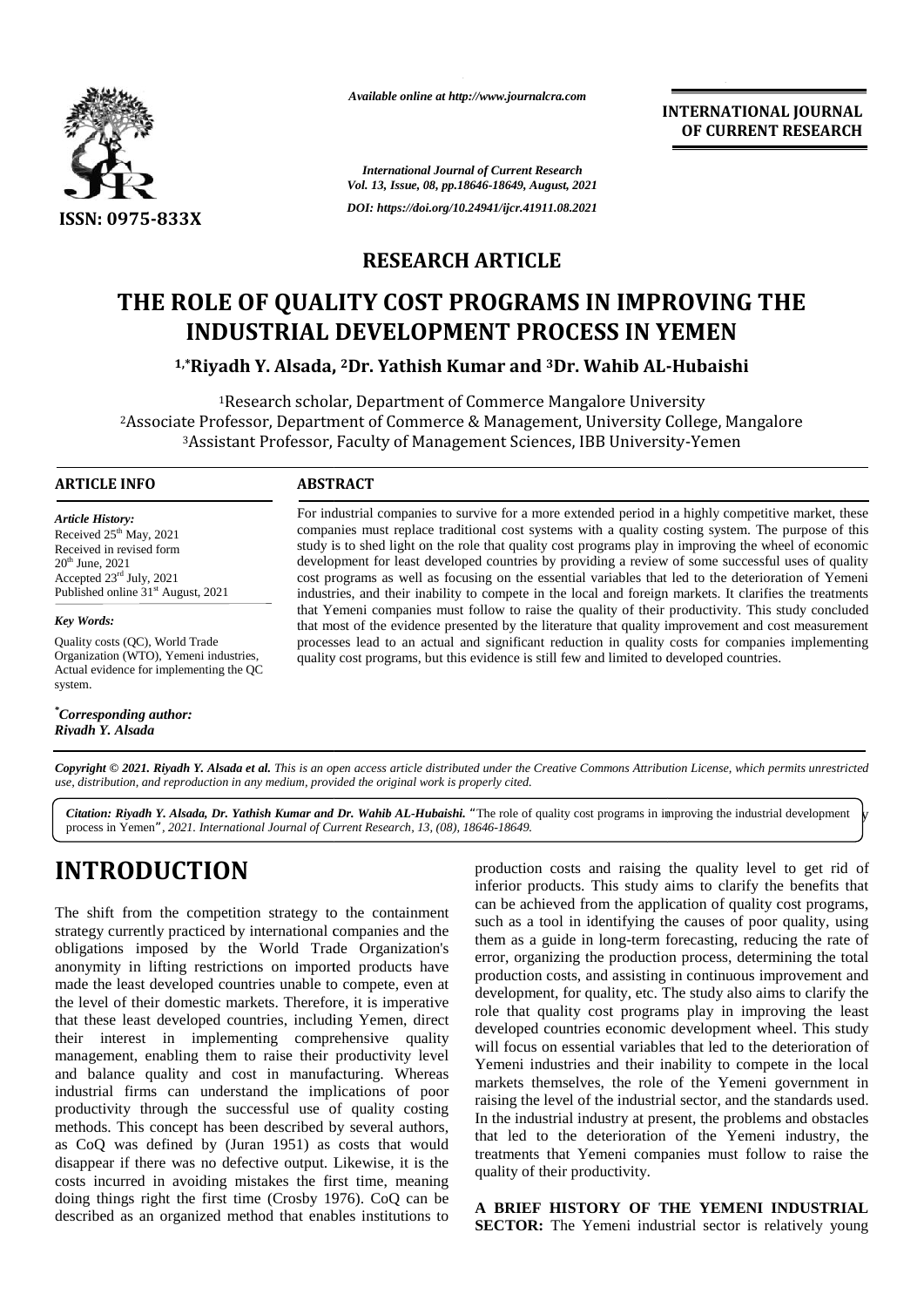compared to many other countries. This sector's activity was limited before the Yemeni revolution to some traditional and primitive industries and crafts. No industry was mentioned, except for the oil refinery established in 1956AD in Aden and Sana'a's textile factory. The Yemeni economy witnessed a remarkable recovery at the beginning of the seventies, covering all fields of the economy. The government began to pay great attention to this sector by setting plans, policies, and programs to support and encourage the industrial sector. At that time, these enterprises started producing consumer goods for the local market and absorbing the increasing number of the workforce. Also, this sector began to contribute to the formation and rise of the gross domestic product continuously, SCALES as this development is due to the support that the government provided through the policies that were presented and the measures that have been taken, such as imposing restrictions on imports, raising customs tariffs and facilitating access to financing Necessary, etc.At the beginning of the 1990s, this sector began to decline and the rate of investment in it decreased, which made the Yemeni government adopt the mechanism of market forces as a method for economic development, opened the way for the private sector to play its role in leading the development process, and that the state's role is limited to the supervisory, guiding and regulatory process, so that in the late 1990s the private sector acquired 95% of the total industrial establishments. During the same period, the industrial sector witnessed a modest performance rate. It concentrated on a limited number of industrial activities, the most important of which were: food and construction industries, despite the government's interest in this sector as an actor capable of attracting local and foreign investments.

This sector faced many problems and difficulties that impeded its growth and development in light of a newly established Yemeni industry that was unable to meet the effects of policies, measures taken by the Yemeni government after implementing the financial and administrative reform programin 1995, the most important of which are: liberalizing foreign trade, lifting restrictions on import licenses, reducing customs duties and raising interest rates on borrowing; This led to high production costs and consequently the inability of industrial projects to produce goods that compete with foreign goods(National Information Center and Central Statistical Organization.,2000-2010).

**THE REASONS THAT LED TO THE DETERIORATION OF THE YEMENI INDUSTRIAL SECTOR:** A set of variables has negatively affected the industrial sector, its growth, and its development. Among these reasons led to the decline of the Yemeni industrial industry, joining the World Trade Organization at an early date before preparing the Yemeni industry, qualifying it, adapting to new developments, changes, and early preparation for that process as the Yemeni markets became the source of imported products, which led to the inability of national products to compete with them. Therefore, the most pronounced adverse effects and results that resulted from the previous strategy for industrialization were the weak productivity of Yemeni industry, the high costs of production, the low quality of many commodities and local products, and the invalid interest in specifications, standards, and quality due to the absence of competition. In addition, the establishment of several industries that do not have a competitive advantage in their production and their continuation in light of large and high

government support. Moreover, once protection and subsidies were lifted, the Yemeni industry could not keep pace with new developments and withstand competition from foreign industrial products. It suffers from a weak ability to dispose of its production in the local market and low sales and revenues. Consequently, this sector began to face the problem of low rates of utilization of its productive capacities, waste of energy and potential, and a significant increase in production costs. Which ultimately led to the exposure of many of these industries to accumulated losses and even stopped or closed some of them in recent times.

**USED IN YEMEN INDUSTRIAL ESTABLISHMENTS:** There are major deficiencies in the quality activities, as there is no noticeable interest in international standards for quality systems by Yemeni industrial companies. Therefore, most of these industries lack the simplest elements of quality, for example, the lack of a department specialized in quality activities, policies, and systems, the failure to provide modern laboratories for examining and testing products, the machines used in the calibration of devices and equipment. Moreover, there is a deficiency in applying statistical, administrative concepts to address manufacturing problems in general at different stages to address low quality. Many industrial companies in Yemen still use the 100% comprehensive inspection system to control defective production in production. All of these are still practiced by many Yemeni industrial companies, except for companies that have been able to prepare themselves by obtaining the ISO international quality certificate, to increase confidence in their products, reputation, consumer respect for their management, and thus have made a good impression in the markets both local, Arab and foreign(Al-Maradhi 2006).

**THE OBSTACLES THAT THE YEMENI INDUSTRIAL SECTOR FACES:** There are many problems, negative phenomena that hinder the growth of the Yemeni industrial sector:

**The problems that hinder the growth of the Yemeni industrial sector:** Many studies dealt with the issues and challenges that the Yemeni industrial industry suffers (Al- Maradhi 2006).

**Natural problems:** it is predictable problems. With its expertise and available resources, the facility manager can solve this type of problem, as shown in Table I.

**Abnormal problems:** it is problems that the facilities management can solve with the support of the external environment. As these issues include rare, strange cases, which the facilities alone cannot solve, it is necessary to rely on the external environment to help them solve these problems. Despite the development witnessed by the Yemeni industrial sector, it still faces many difficulties, obstacles, and challenges, which it must overcome and solve, in addition to its need for a lot of rehabilitation, modernization, and raising its competitive efficiency, which has become a condition that must be overcome efficiently and effectively if establishments want Business survival, growth, and continuation. This will not happen, except by keeping pace with recent and rapid developments and changes in industrial technology, technology, communications, modern management, and accounting methods, the most important of which are adopting total quality management philosophy.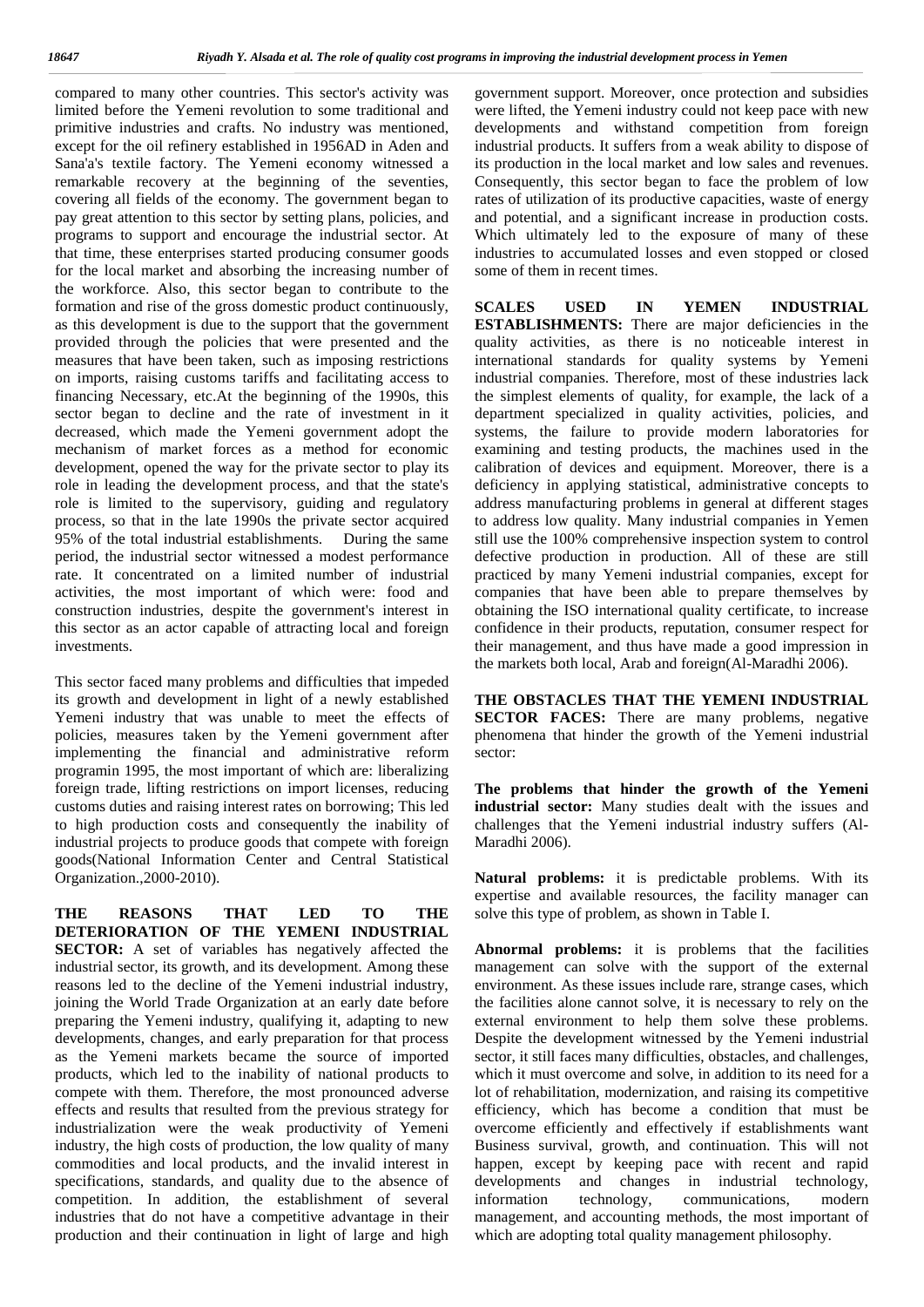| the obstacle                                    | The type of Impact on the local industry                                                                                                   | The proposed solutions                                                                                                                                                                     |
|-------------------------------------------------|--------------------------------------------------------------------------------------------------------------------------------------------|--------------------------------------------------------------------------------------------------------------------------------------------------------------------------------------------|
| The absence of a                                | The inability of establishments to adapt to                                                                                                | Training administrative leadership on using strategic analysis                                                                                                                             |
| strategic vision                                | environmental changes due to lack of preparation for<br>it.                                                                                | tools and convincing them of the importance of using them.                                                                                                                                 |
| Increase labor                                  | Increased labor costs.                                                                                                                     | Scientifically studying the reasons for increasing the labor                                                                                                                               |
| preparation costs                               | They are not taking advantage of the learning curve.                                                                                       | turnover rate, treating this scientifically.                                                                                                                                               |
| and increase<br>turnover.                       | Greater organizational disloyalty and job satisfaction.                                                                                    | Considering the organization's members as partners, not<br>employees.                                                                                                                      |
| Inefficiency.                                   | The inability of price competition and low profits.                                                                                        | Scientifically evaluating performance.                                                                                                                                                     |
|                                                 |                                                                                                                                            | Diagnosing the causes of deficiencies.                                                                                                                                                     |
|                                                 |                                                                                                                                            | Arranging them based on importance.                                                                                                                                                        |
|                                                 |                                                                                                                                            | Treating it scientifically.                                                                                                                                                                |
| Importing most of<br>the inputs from<br>abroad. | Establishments operating under a state of high<br>uncertainty in terms of availability of materials,<br>prices, etc., and increased costs. | Begin to gradually develop local sources of inputs regardless of<br>costs and constraints.                                                                                                 |
| Lack of market<br>orientation                   | Thus, consumer dissatisfaction with the product ease<br>of conversion to competitors' products, reducing sales<br>and increasing losses.   | The scientific study of the market, diagnosing the needs and<br>desires of the consumer first and then designing an appropriate<br>marketing mix.                                          |
| The modesty of the                              | Wrong decisions.                                                                                                                           | Designing an effective model for selecting managerial                                                                                                                                      |
| efficiency of                                   | The absence of innovation and creativity, thus the                                                                                         | leadership based on competence regardless of other factors.                                                                                                                                |
| administrative<br>leadership.                   | establishment's activity based on trial and error.                                                                                         |                                                                                                                                                                                            |
| The intensity of the<br>competition.            | The difficulty of competition.                                                                                                             | A holistic view of the organizational environment (external and<br>internal), based on which the strategy is formulated according<br>to strengths, weaknesses, opportunities, and threats. |
| The small size of<br>the establishments.        | Inability to compete due to the modesty of various<br>capabilities.                                                                        | Integration on scientific grounds.                                                                                                                                                         |

#### **Table I. Ranking of natural problems based on their priority, Impact on the industry, and proposed solutions**

(Al-Maradhi 2006).

#### **Table II. Successful use of the coq models**

| <b>Authors</b>                         | Company                    | Country | Model | <i><u><b>Outcomes</b></u></i>                                                                |
|----------------------------------------|----------------------------|---------|-------|----------------------------------------------------------------------------------------------|
| Star evip, et al. $(2015)$ .           | Zagreb Stock<br>Exchange   | Croatia | PAF   | Companies that set quality costs achieve high product quality<br>reliability and performance |
| Groocock (1980)                        | <b>ITT</b> Europe          | Belgium | PAF   | \$150 million has been made in 5 years through CoO control                                   |
| Malchi and McGurk (2001)               | pharmaceutical<br>industry |         | PAF   | a reduction in costs by 11% of the total quality costs                                       |
| Hagan (1973). and Morse et al. (1987). | <b>ITT New York</b>        | USA     | PAF   | Achieved huge savings through reduced CoQ.                                                   |
| Huckett (1985).                        | Rank Xerox                 | England | PAF   | achieved an 83% reduction in CoQ and an increase in customer<br>satisfaction.                |

In addition to obtaining the ISO certification, which is a preliminary step towards excellence, continuous improvement, leading to the comprehensive application of Total Quality Management.

**The negative phenomena that Yemeni industries suffer:** The trade liberalization process is supposed to activate the free market system mechanism based on equal competition and then set prices according to supply and demand factors. However, the reality in the Yemeni domestic market is that there is a distortion of the free market system's working mechanism and thus the absence of equal and legitimate competition. In this, the following negative phenomena emerged: AL-Khamri, (2001). The emergence of the phenomenon of fraud:

#### **This means the commercial and industrial imitation of local and foreign goods.**

- The spread of the phenomenon of smuggling results in the intensification of its adverse effects on the national economy and the industrial sector, particularly in light of the trade liberalization process.
- Dumping phenomenon: It is the practice related to putting certain products, whether are goods or services, on the market at a price lower than the selling price of the commodity in the producing country. The dumping policy pursued by exporters from neighboring countries aims to control the Yemeni market, especially in food industries.
- These phenomena have affected the industrialization process in Yemen in several ways, the most important of which are:
- The emergence of goods that compete with the local product at a low price, whether because of the differences in taxes and customs imposed on the regional development and its inputs, or because of the dumping policy, or because of the low cost of fraudulent goods, which weakens the competitiveness of local products, leaves no room for developing and expanding the quality of their production.
- These phenomena are considered among the factors that drive investment due to the high risk in the local market, thus wasting the opportunity to benefit from foreign investments, especially in raising production efficiency, increasing exports, and attracting advanced technology.
- Contribution to the closure of many factories and the failure of others, which leads to a decrease in industrial production, and thus a reduction in its contribution to the GDP. On the other hand, layoffs, thus increasing unemployment, exacerbate the adverse effects on the national economy and society.

#### **SUCCESSFUL USE OF THE QUALITY COST MODELS**

Many studies provided actual evidence that dealt with CoQ models. It was emphasized that companies that implement CoQ programs, achieving savings from the production process, increased their profitability over their counterparts from